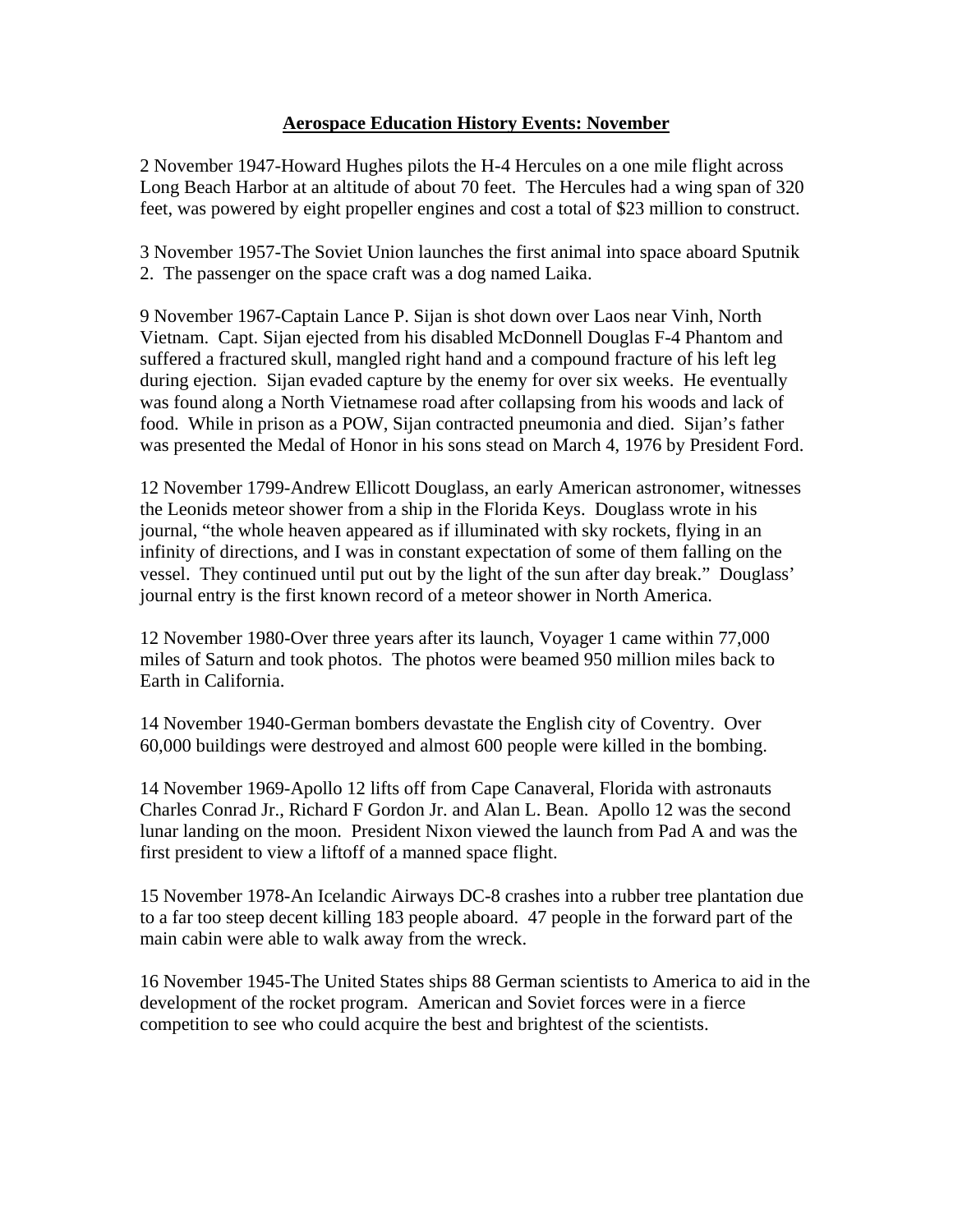19 November 1915-British pilot Richard Bell Davies performs one of the most daring of rescues during World War One. Davies swooped down in his plane and whisked fellow pilot, Gilbert F. Smylie, from behind Turkish lines at Ferrijik Junction.

21 November 1783-Jean-Francois de Rozier and Francois Laurent make the first untethered hot air balloon flight over Paris. Their flight took them 5.5 miles over Paris and lasted 25 minutes. Their cloth balloon was crafted by Jacques Etienne and Joseph Michel Montgolfier, inventors of the world's first successful hot air balloons.

22 November 1972-The United States loses its first B-52 bomber of the Vietnam War when it is hit by a surface to air missile near Vinh.

22 November 1988-The B-2 bomber is unveiled to Congress and the media for the irst time at Air Force Plant 42 in Palmdale, California. With the wing span of a half of a football field the B-2 only shows a radar signal of a bird. It also successfully evaded infrared, sound detectors and the human eye. Development of the aircraft cost about \$40 billion and each aircraft came with a price tag of \$1 billion each.

24 November 1944-111 B-29 Superfortress bombers take off to raid Tokyo on a bombing mission. This was the first mission flown since Capt. Jimmy Doolittle's raid in 1942.

24 November 1971-A hijacker named D.B. Cooper parachutes from a Northwest Orients Airlines 727 into a raging thunderstorm over Washington State. Cooper had over \$200,000 in ransom money in his possession. What happened to Cooper after his jump remains a mystery to this day.

26 November 1965-France successfully launches the Asterix-1 satellite powered by a Diamant-A rocket making France the fourth space power after America, Russia and Canada.

26 November 1968-Air Force 1<sup>st</sup> Lt. James P. Fleming rescues Army Green Berets and safely arrived at the air base in Duc Co. After arriving it was found that Fleming's Bell UH-1F helicopter was almost out of fuel. Lt. Fleming was awarded the Medal of Honor for his actions.

28 November 1942-The first Ford built B-24 bomber rolls off of the assembly line at Ford's massive Willow Run plant in Ypsilanti, Michigan. By July 1944 the Willow Run plant was producing a bomber one every hour. By the end of the war over 8,500 B-24s were built.

28 November 1979-A New Zealand sight seeing flight DC-10 crashes into Mount Erebus, a 12,444 foot volcano, over Antarctica killing all 257 persons on board.

29 November 1929-Explorer Richard Byrd and three companions fly over the South Pole from their base on the Rose Ice Shelf. Their flight to the pole and back took 18 hours and 41 minutes.